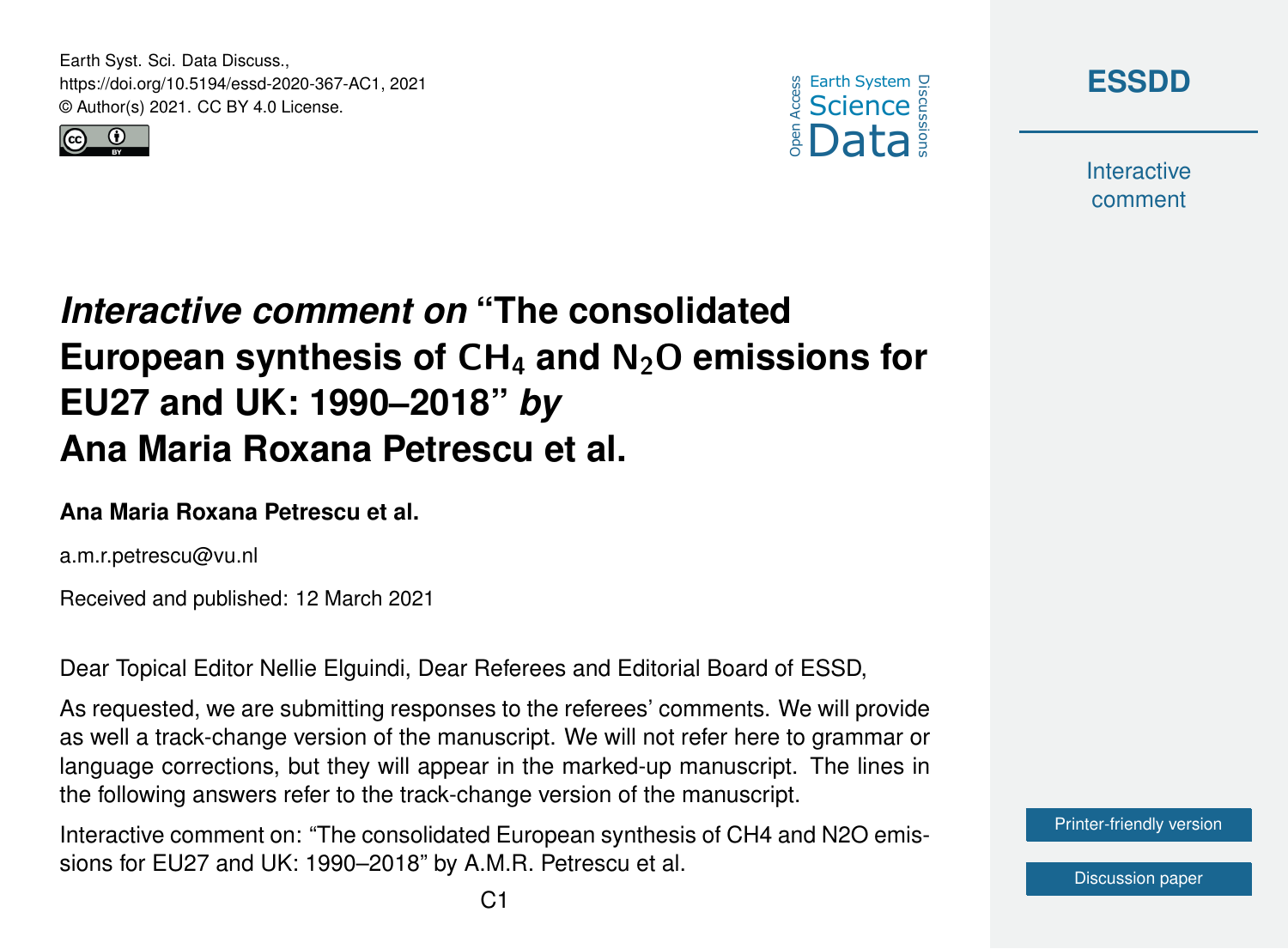REPLY TO THE REFEREE #1 The authors thank Referee #1 for the thoughtful and helpful comments and for the fact that the Referee acknowledges the manuscript as being a comprehensive collection of data, very useful for modelers and the whole scientific community and for quantifying the progresses towards mitigation target assessed through the global stocktake. Below we provide answers to the general and specific comments posted by Referee #1. One general comment: as requested by our co-author Rona Thompson, the N2O inversion model PYVAR was renamed with CAMS-N2O (Figure 9).

General evaluation: This study is intended to be updated annually, similar to the GCP papers (Friedlingstein et al., 2019), and to evolve into a complete synthesis of bottomup and top-down GHG estimates of European countries and ecosystems. While the GCP provides the global carbon budget, the current study starts a series of datasets for EU. These are essential for the GHG Monitoring and Verification Support (MVS) capacity that the EU envisages to build in support of the enhanced transparency framework of the Paris Agreement (e.g. Janssen-Maenhout, 2020). Our data access is similar to that provided by GCP. "The manuscript is well structured and well written in general. However, some descriptions and clarifications of all the data provided in this study will be essential for readers to be actually benefit from the compilation done in this study. For example, to facilitate the use of the data by others, it could be very useful to provide a detail instruction explaining how the data shared on zenodo was structured" The Zenodo data https://doi.org/10.5281/zenodo.4590875 (this is the new doi number, data version v2) are the data for the figures, according to the policy of ESSD, and we believe is sufficient to ensure easy replicability. For most of the raw gridded data underlying these aggregated data (i.e. for EU27+UK) the co-authors would prefer to be first contacted, in line with their own data policy. We chose to add their contact details or the direct link from where the data can be downloaded (if free) in Appendix B, Table B2. As the referee suggested, we compiled all the aggregated data files (associated to each figure) in one aggregated file with different spreadsheets per figure and for the files containing the means we added as well the entire time series from where this

#### **[ESSDD](https://essd.copernicus.org/preprints/)**

**Interactive** comment

[Printer-friendly version](https://essd.copernicus.org/preprints/essd-2020-367/essd-2020-367-AC1-print.pdf)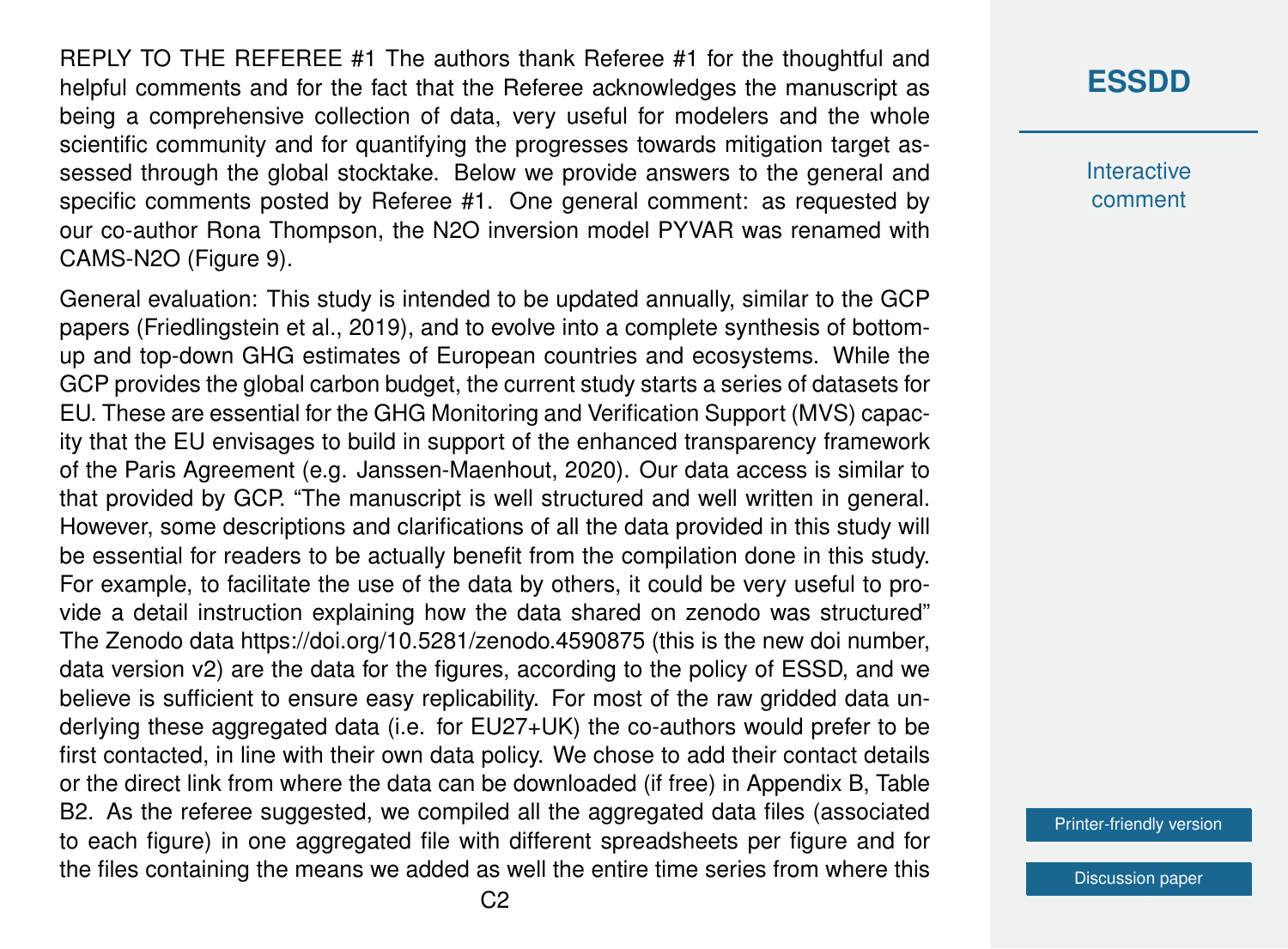mean value was calculated. Regarding the description of the datasets, in the revised version we clarify the situation of data availability accordingly: Line 154: "References are given in Table 2 and the detailed description of all products in Appendix A1-A3." In Appendix A1-A3 we describe each source containing information on spatial resolution, time steps and we updated as well the data in the excel sheets to ensure a better readability as suggested by the referee. "how to read and process them automatically (e.g., providing a R/python program/package)" Given that all data is already provided in a basic input table csv file(s), we think that this is enough to ensure plotting, and for the precise replicability of the style/layout of the figures, if needed, we could make codes available upon request. We added on L185 the following sentence: "Upon request, we can provide the codes necessary to plot precisely the style/layout of the figures." "I also noticed that the files provided on zenodo are only the numbers used to plot the figure shown in the manuscript and were separated to many small csv files with one line only and less than 1k size. I believe the date provided should be well organized for users (e.g., one file with overviews presented and multiple sheets each for a sector etc.). As a reader, I would mostly be interested in the original data presented in this study including country-specific values rather than aggregated to a few regions only." The scope of this synthesis is to present the data sets for EU27+UK. For original gridded data as well as for the complete data of all other regions/countries not used in this study (italic in Appendix A, Table A1), due to data provider policy, it should be requested directly from the specific contact (Appendix B, table B2). The data policy of the VERIFY project (consortium governing document) which supported most of the research presented here restricts the free use of raw data (gridded products) for the first 12 months after its publication, as it may not be entirely published by the data providers. Therefore, we agreed to only make public aggregated data (time series, means/min/max values and aggregated uncertainties). Given that this paper discusses only EU27+UK grouping we provide the aggregated time series only for that region. We intend to submit to ESSD yearly updates for the European GHG budget and once the new update will be published the old version of previous synthesis will be made publicly available

#### **[ESSDD](https://essd.copernicus.org/preprints/)**

**Interactive** comment

[Printer-friendly version](https://essd.copernicus.org/preprints/essd-2020-367/essd-2020-367-AC1-print.pdf)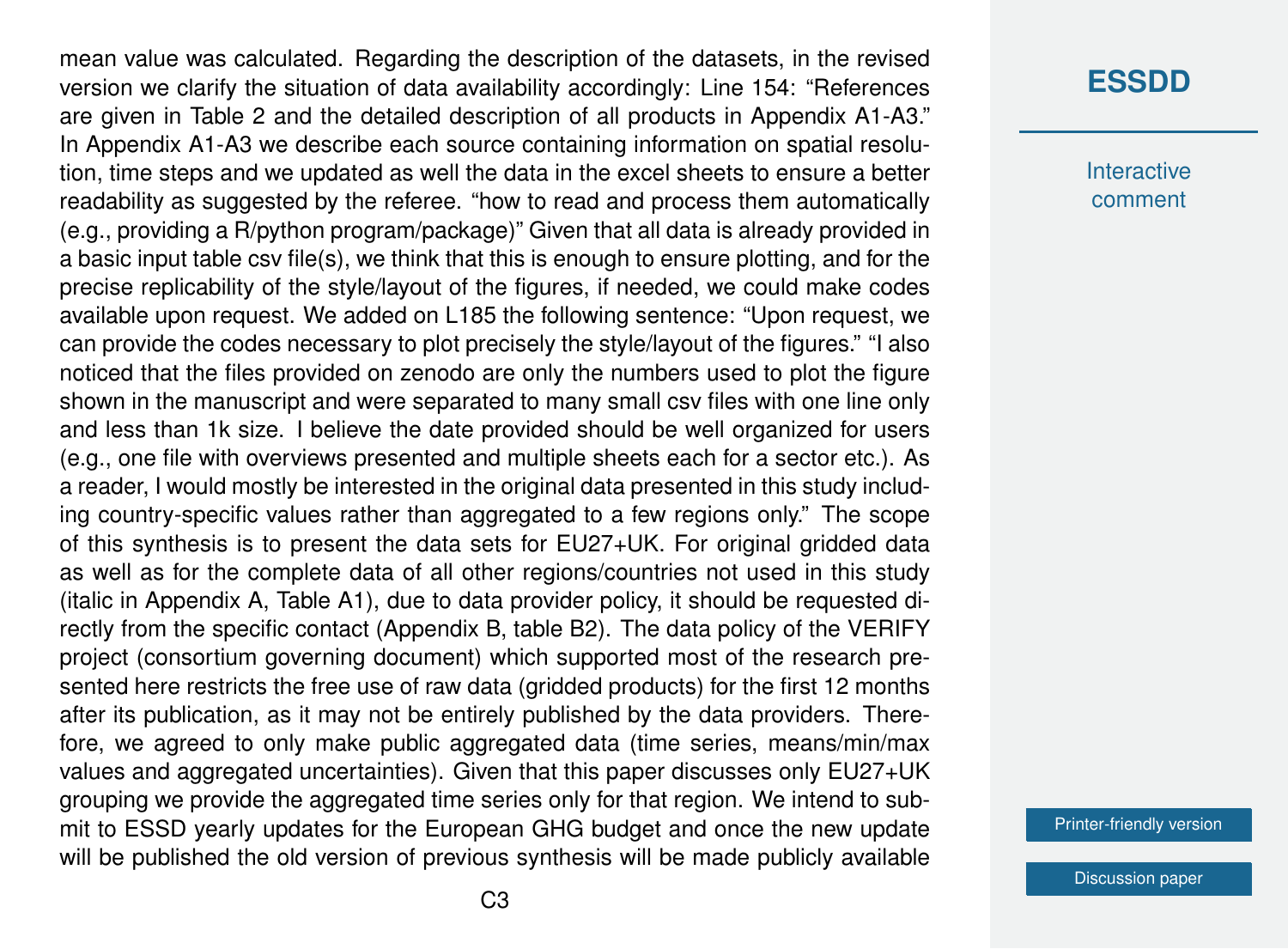through the VERIFY web-site (http://verify.lsce.ipsl.fr/index.php/products). For a better explanation we added on L705 the following statement: "The raw gridded data, according to the VERIFY consortium governing document, will be made publicly available 12 months after its publication in ESSD, through the VERIFY web site". We provide as well at http://webportals.ipsl.jussieu.fr/VERIFY/FactSheets/ all figures and country-specific data, which are not included in the study but are specifically requested as a VERIFY project output. This publication represents a scientific compilation of these results and we clearly state (Lines 185-190) that all details as well as data for countries/groups of countries can be found on the VERIFY web portal. To access the web portal one needs to register once in order for us to understand the extent of public interest in the data, but there is no restriction on downloading the data. The figures can be saved and data behind figures can be downloaded.

"As mentioned in the introduction, this manuscript focus on three questions. And in the summary and concluding remarks, they are more or less discussed. But I would expect more structural synthesis of the potential answers for these three questions." For a first compilation and study of this type for the EU27 and UK we tried to identify some questions and, as mentioned in the introduction, at this point in time we are not able to provide complete answers to these specific questions, but they were set in order to provide continuity and give scope to the next synthesis. As we stated "A comprehensive investigation of detailed differences between all datasets is currently beyond the scope of this paper". In the conclusions we discuss the findings in more detail but it will take significantly more research to define concrete actions on how these issues can be solved. "In addition, the only 2018 value was provided by MS-NRT as preliminary estimate. All the comparisons were done before 2017. Thus I would think the title should be changed to 1990-2017." It is true and we agree with the reviewer's comment that the actual comparison is done until 2017. Next to MS-NRT values, only ECOSSE (Fig. 6d Agriculture N2O emissions) provided us with time series until 2018. Therefore, we will change the title and text accordingly (L46, L149, L152) We will upload next to our responses the track-changes version of the manuscript. Response to specific

**Interactive** comment

[Printer-friendly version](https://essd.copernicus.org/preprints/essd-2020-367/essd-2020-367-AC1-print.pdf)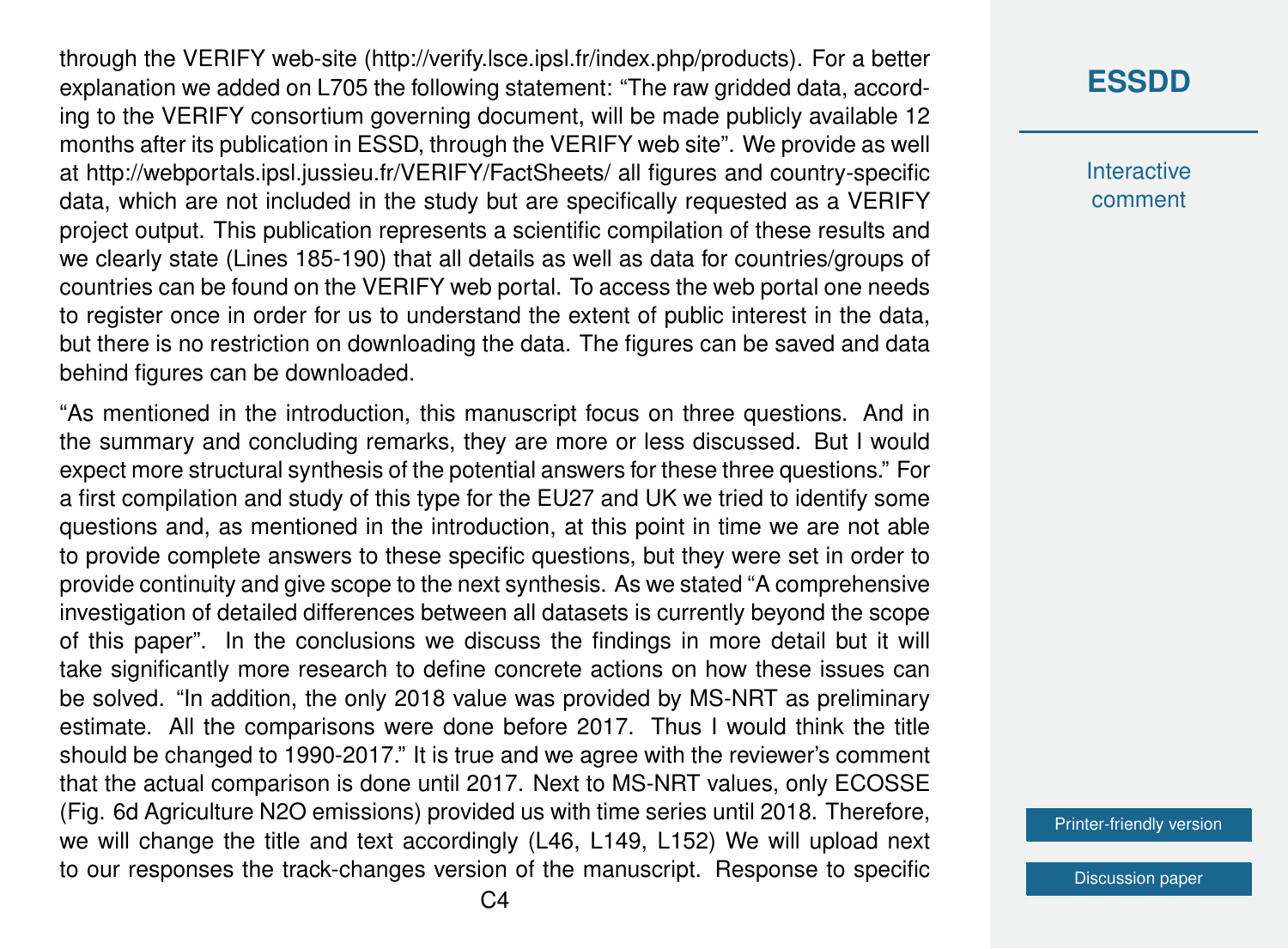comments and changes in manuscript: Other remarks: L66: "compared to 0.9 Tg N2Oyr-1 from the BU data" may not be necessary. We deleted this statement. L148- 160: It is not clear which gas or gases were referred to in this paragraph. The first sentence of the paragraph L148 states that we refer to CH4 and N2O, but to clarify on line 155 we added the following: "For both CH4 and N2O BU approaches, we used inventories of anthropogenic emissions covering all sectors (EDGAR v5.0 and GAINS) and inventories limited to agriculture (CAPRI and FAOSTAT). For CH4 we used one biogeochemical...."

L158: The abbreviation "LULUCF" was not explained before this line. On Line 160 we added the following explanation: "Biomass burning emissions of CH4 from land use, land use change and forestry (LULUCF) sector account for..." L163: "from" is redundant. Was deleted L171: Should it be "come from" instead "belong to"? Thank you, we replaced with "come from" L174: Please check the name of Tables in Appendix A. Why not using Table A1 and A2? This is true, thank you, we replaced Table A with Table A1 and Table AA with Table A2. Footnote 5: Why only Vol 5 of IPCC was cited? I believe methods from many other sectors and Volumes were used. We do cite here IPCC 2006 and IPCC refinement 2019, and not only vol. 5. Footnote 6: You mean "With natural CH4, we . . ." We added the following explanation: The term natural refers here to unmanaged natural CH4 emissions (wetlands, geological, inland waters) not reported under the UNFCCC LULUCF sector.

L225-230: It still is hard to understand how the emissions were scaled. Thank you, We added in Appendix A2, geological flux description (L 1137) the following explanation: "To calculate geological CH4 emissions we used literature data for geological emissions on land (excluding marine seepage) (Etiope et al., 2019; Hmiel et al., 2020). From the gridded geological CH4 emissions by Etiope et al., and using the land-sea mask for EU27+UK (to exclude marine seepage), geological CH4 emissions from the land of  $EU27+UK$  are 8.83 Tg/yr. Then we scaled this number by the ratio of global geological CH4 emissions estimated by Hmiel et al. and by Etiope et al., thus obtain-

## **[ESSDD](https://essd.copernicus.org/preprints/)**

**Interactive** comment

[Printer-friendly version](https://essd.copernicus.org/preprints/essd-2020-367/essd-2020-367-AC1-print.pdf)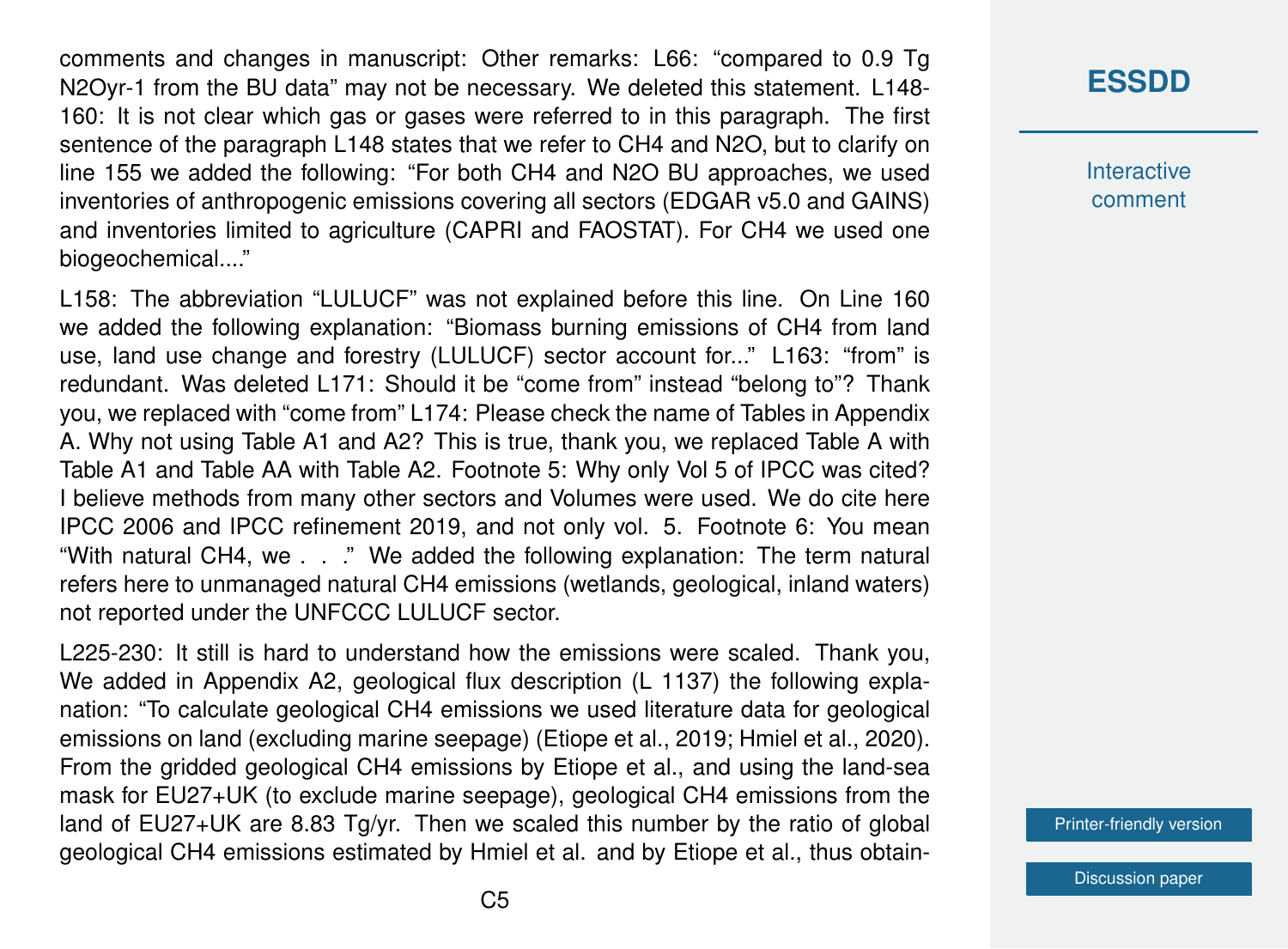ing a value of 8.83\*5.4/37.4=1.3 Tg/yr (marine and land geological).. The global total geological CH4 emissions reported by Etiope et al. and Hmiel et al. are 37.4 Tg/yr and 5.4 Tg/yr, respectively." In his paper Hmiel et al 2020 compared his numbers to those of Etiope et al 2019 and wrote the following explanation: "(1) the uncertainties associated with global upscaling of geological emissions from discrete measurements result in overestimation by an order of magnitude, or (2) geological CH4 emissions quantified by these measurements were not present in the preindustrial era and may have been triggered by fossil fuel extraction from hydrocarbon reservoirs or other anthropogenic activity such as groundwater aquifer depletion. If the latter is true, such emissions cannot be considered natural."

L235: There is no Table 5. That is correct, in L272 we corrected the number to now it refer to Table 2. L266: "SURF" was not explained before. We added on L 269 the surface station (SURF) explanation. L268: The last sentence is not clear. We think the sentence the referee refers to is: "None of the regional inversions use GOSAT prior data as all base their prior data on SURF stations" In the previous paragraph L264- L269 we explain that global inversions base their prior information on both GOSAT and SURF data. We made this statement as regional inversions will not use GOSAT but only SURF. We changed on L271 to: "All regional inversions use observations from SURF stations as a base of their emission calculation".

L296: It seems not only anthropogenic emissions were described in section 3.1. This is true, we deleted the word anthropogenic, as natural emissions appear as well in 3.1.3 and 3.1.4. We did the same for the N2O section 3.2.

L298: What are the differences between European and regional total? It looks like sub-regional total. We are sorry but we do not understand this comment and what subregional total refers to. If the comment addresses results from Figure 1, our aim was not to compare the regions to the total EU but instead to highlight differences between BU and TD estimates within the region and between regions.

# **[ESSDD](https://essd.copernicus.org/preprints/)**

**Interactive** comment

[Printer-friendly version](https://essd.copernicus.org/preprints/essd-2020-367/essd-2020-367-AC1-print.pdf)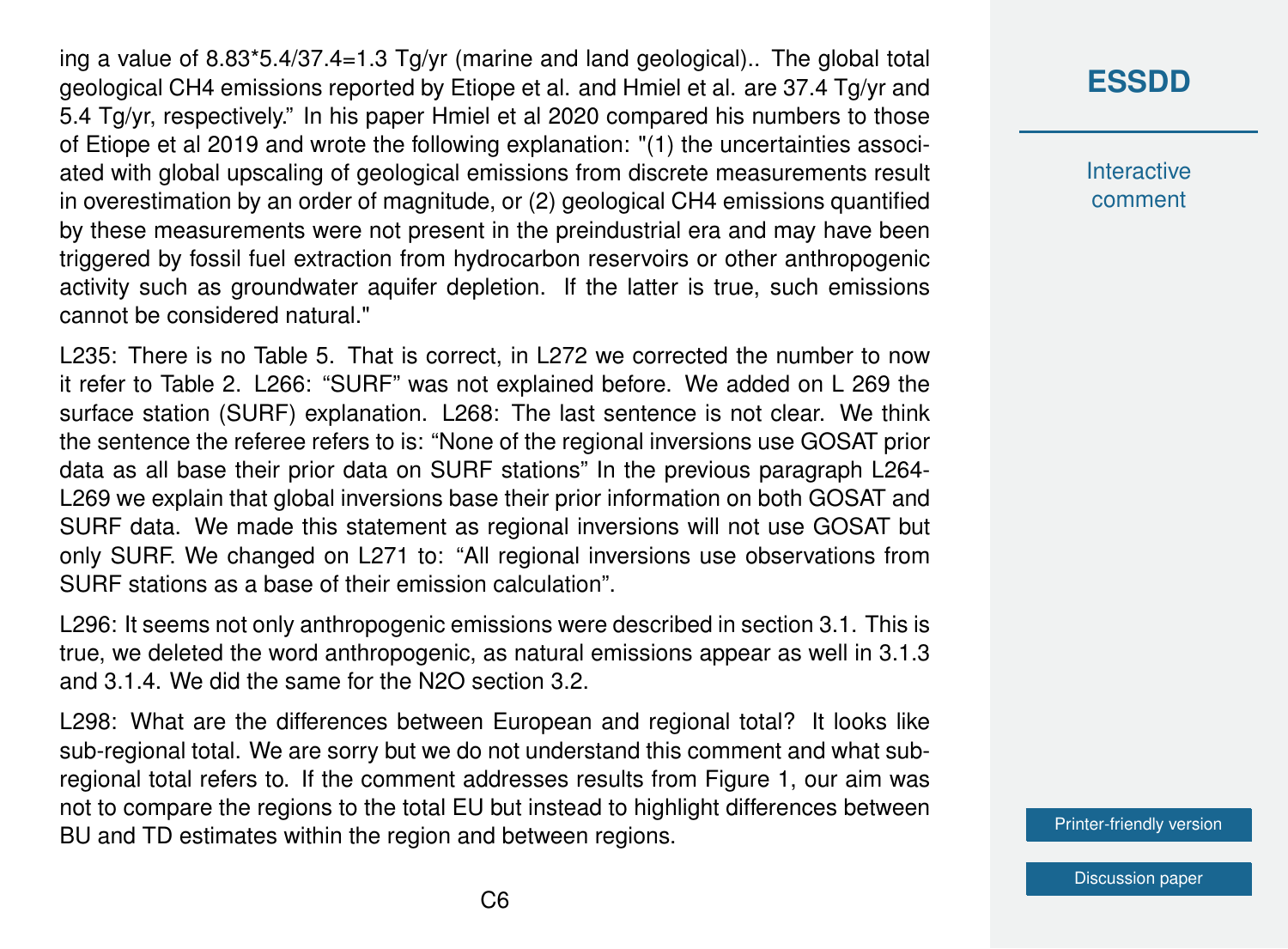$\text{L}342$ : It is not clear how a less dense network of surface stations cause the BU = TD estimates. Some further explanations are needed. We replaced this sentence: "For Eastern Europe we note that BU anthropogenic estimates have the same magnitude as the TD. We hypothesize that this could be due to a less dense network of surface stations.". with the following explanation (L348-353): "For Eastern Europe we note that BU anthropogenic estimates have the same magnitude as the TD. One possible explanation is linked to the fact that in TD estimates (i.e. using atmospheric inversions) the fluxes are strongly constrained in regions with a high density of observations. Where there are few or no observations, the fluxes in the inversion will stay close to the prior estimates, since there is little or no information to adjust them. The prior estimates are, in fact, the BU estimates, which means the TD and BU estimates will be similar."

L534: Is there any reason that the GOSAT-derived estimates are so different from SURF-derived ones? Regarding the difference between global and regional inverse estimates, one possible explanation is that satellites (including GOSAT) are not as sensitive to the lower troposphere (the part of the atmosphere closest to the fluxes) as ground-based observations. Therefore, it can be that the inversions with GOSAT miss some of the information that is available from the ground-based observation.

L538-542 (and also across the manuscript): Can the uncertainty of the trends be given? In addition, it would be interesting to compare the trends of the common period 2010-2016. Otherwise, they are not comparable. We thank referee for noticing this inconsistency. Looking at Figure 5, we feel that neither SURF nor GOSAT ensemble shows a linear reduction from 2010-2016, therefore we replaced the paragraph: "Regarding trends, for total CH4 emissions (Figure 5a), the SURF and GOSAT ensemble show a decreasing trend of -1.2 % yr-1 and -0.6 % yr-1, respectively, over the period covered by each of them (SURF: 2000-2016; GOSAT: 2010-2017). For anthropogenic CH4 emissions (Figure 5b), the SURF ensemble shows a decreasing trend of -1.4 % yr-1 compared to -1.5 % yr-1 for the NGHGI over 2000-2016, while the GOSAT ensemble shows a decreasing trend of -0.8 % yr-1 compared to -0.9 % yr-1 for the NGHGI **Interactive** comment

[Printer-friendly version](https://essd.copernicus.org/preprints/essd-2020-367/essd-2020-367-AC1-print.pdf)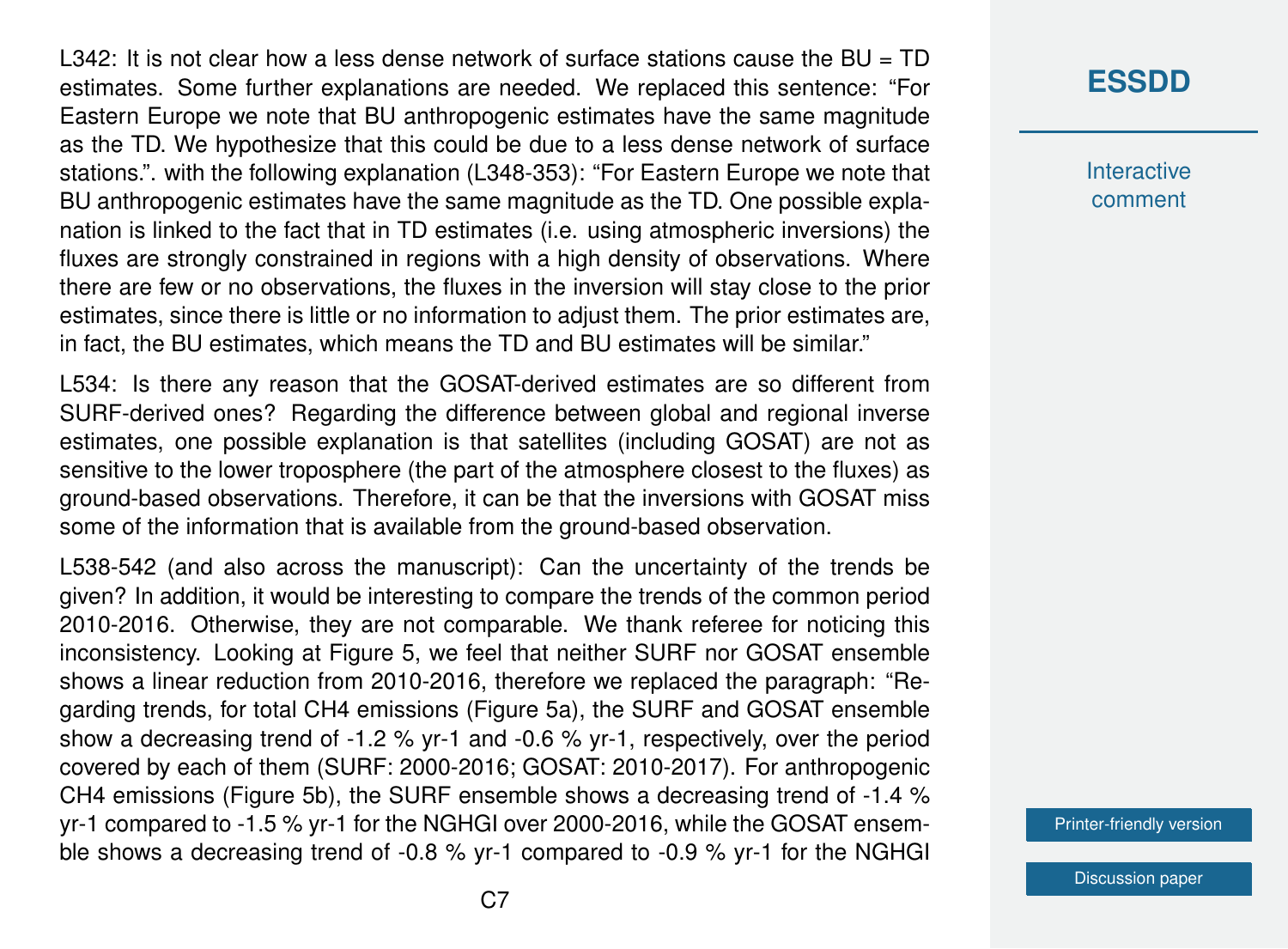over 2010-2017." and instead of providing the annual decreasing rates, we only provide the change from 2010 to 2016 (L546-L551) as following: "For the 2010-2016 common period, the two ensembles of regional and global models give an anthropogenic CH4 emission mean (Figure 5b) of 17.4 Tg CH4 yr-1 (GOSAT) and 23.7 Tg CH4 yr-1 (SURF) compared to 19.0  $\pm$  1.7 Tg CH4 yr-1 for NGHGI (Fig. 5b). For the same period total CH4 emissions (Figure 5a) from the SURF and GOSAT ensemble decrease by 0.5% and 4.6%, respectively. For anthropogenic CH4 emissions (Figure 5b), the SURF and GOSAT ensemble show a decrease of 1.1 % and 6.3%, respectively, compared to 7.3% for the NGHGI from 2010 to 2016".

We also added to the Figure 5 caption the following sentence related to the common period to calculate the means: "Two out of 11 SURF products (GELCA-SURF\_NIES, TOMCAT-SURF\_UOL) were not available for 2016".

L555: Can the authors give range or % uncertainty of TD estimates for a comparison? We added the following sentence on L572: "for the EU27+UK, global inversions show a min/max range of 25-32 % while regional inversions show a variability range of 9-11 % compared to the mean 2011-2015 value". L581: The total EU27+UK GHG emissions in CO2eq here is different from that in section 3.1.2. Please check. Thank you for your observation. It is different because in section 3.1.2 the values include emissions from LULUCF while in section 3.2.2 exclude LULUCF. We changed accordingly, referring in both sections to "include LULUCF" (L596). Figure 8: Is there any explanation of the sudden shift of EDGARv5.0 estimates in Fig. 8e? Thank you. Yes, the sudden shift in total emissions is driven by a shift after the year 2000 for EDGAR v5.0 waste N2O emissions is due to the waste water treatment domestic (WWT.DOM.N2O) activity data. For the v5.0\_FT2018, version used in this plot, EDGAR was updated for the period 2000-2016 using FAO statistics on "protein supply kg cap yr". For the previous period 1970-1999 the time series from EDGAR v4.3.2 were kept unchanged. This particular jump is due to France. We added this explanation in the manuscript, L636

L650-652: It is not clear how the higher TD estimate can be attributed to the seasonal

**[ESSDD](https://essd.copernicus.org/preprints/)**

**Interactive** comment

[Printer-friendly version](https://essd.copernicus.org/preprints/essd-2020-367/essd-2020-367-AC1-print.pdf)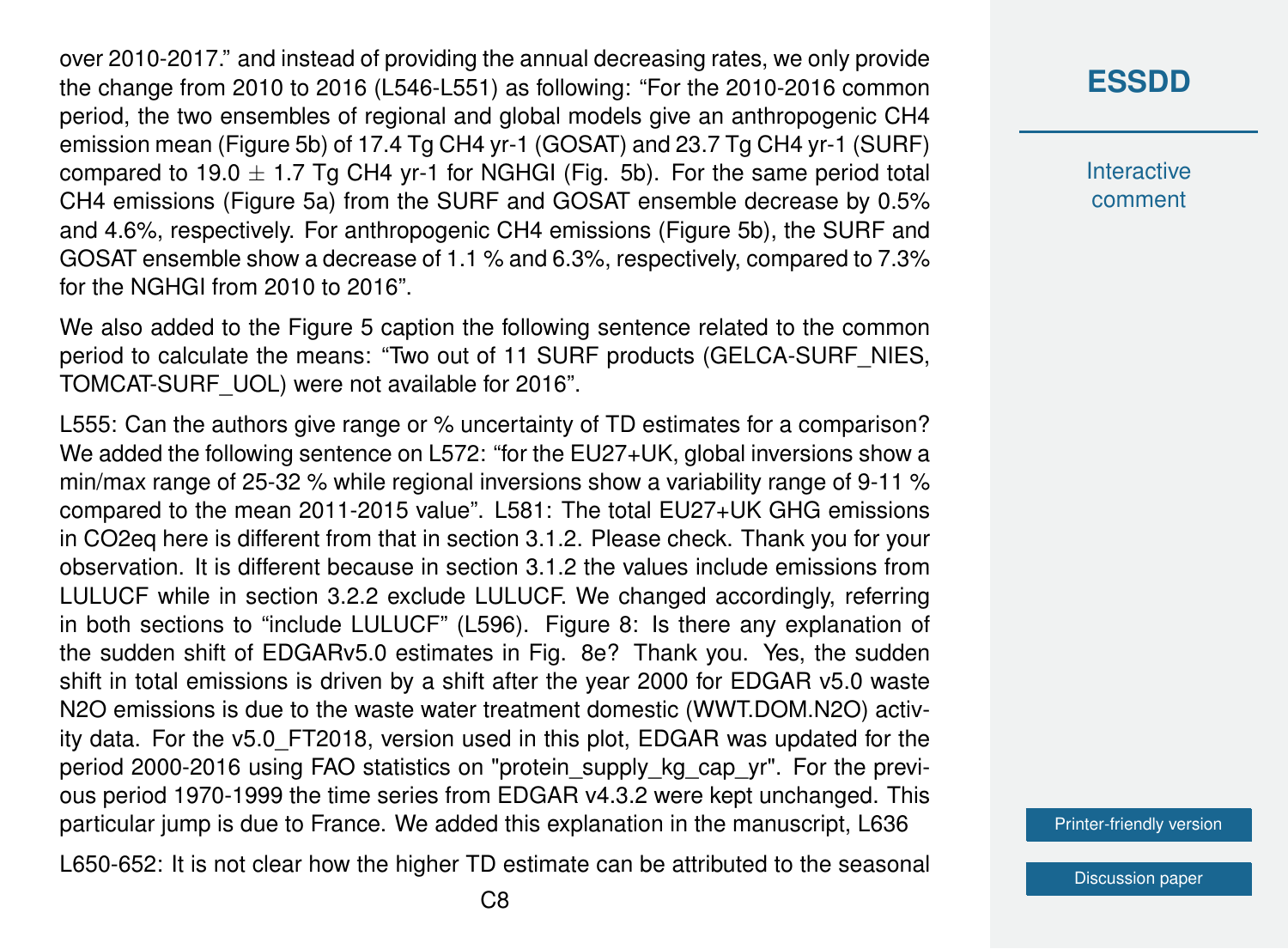cycle. More explanations are needed. "The higher emissions from the TD estimates could be attributed to the seasonal cycle (e.g. fertilizer application) not accounted for in the NGHGI reporting." We have changed the above sentence to the following (L679- L683): "The higher emissions from TD estimates may be at least in part due to the fact that they include natural emissions of N2O, which are not considered in NGHGI reporting. One estimate (from the O-CN land ecosystem model) is that the natural emissions could amount to 11% of those reported in NGHGI for the EU27+UK region. In addition, the EFs used in NGHGI reporting are very uncertain (up to 300% for direct agricultural emissions) so there may be a systematic error in these"

L705: This sentence is not correctly written. On new L737 we reformulate as following: "Some studies (Fronzek et al., 2018) show that model ensembles work well in simulating highly uncertain variables." L706: "than" rather than "then". We corrected. L710: "fewer observations" in a specific region? I believe for global inversion, the total number of observations are more than those used in regional inversions. "The global models are less well constrained as they have lower resolution (hence larger representation errors) and often use fewer observations." We replaced the above yellow sentence to the following (L743-747): "The global models use fewer observations for Europe compared to the European regional inversions, and thus are expected to have larger uncertainties for the European fluxes. In addition, the global models are at coarser resolution, and thus likely have larger model representation errors compared to the regional ones, which may contribute to further systematic uncertainty for the European fluxes."

Table A: there are so many different grouping of European countries, which is very confusing. Why such groupings are used? Should it be further classified e.g., as countries, geographical sub-regions etc.? It is true that this study focuses only on EU27 and UK data with aggregated data for the five regions presented in Figures 1 (CH4) and 6 (N2O). In the revised version, this purpose is made clearer to the reader of Table A1 in its caption: "Table A1: Country grouping used for reconciliation purposes between BU and TD estimates. The countries and groups of countries in italic are not

### **[ESSDD](https://essd.copernicus.org/preprints/)**

**Interactive** comment

[Printer-friendly version](https://essd.copernicus.org/preprints/essd-2020-367/essd-2020-367-AC1-print.pdf)